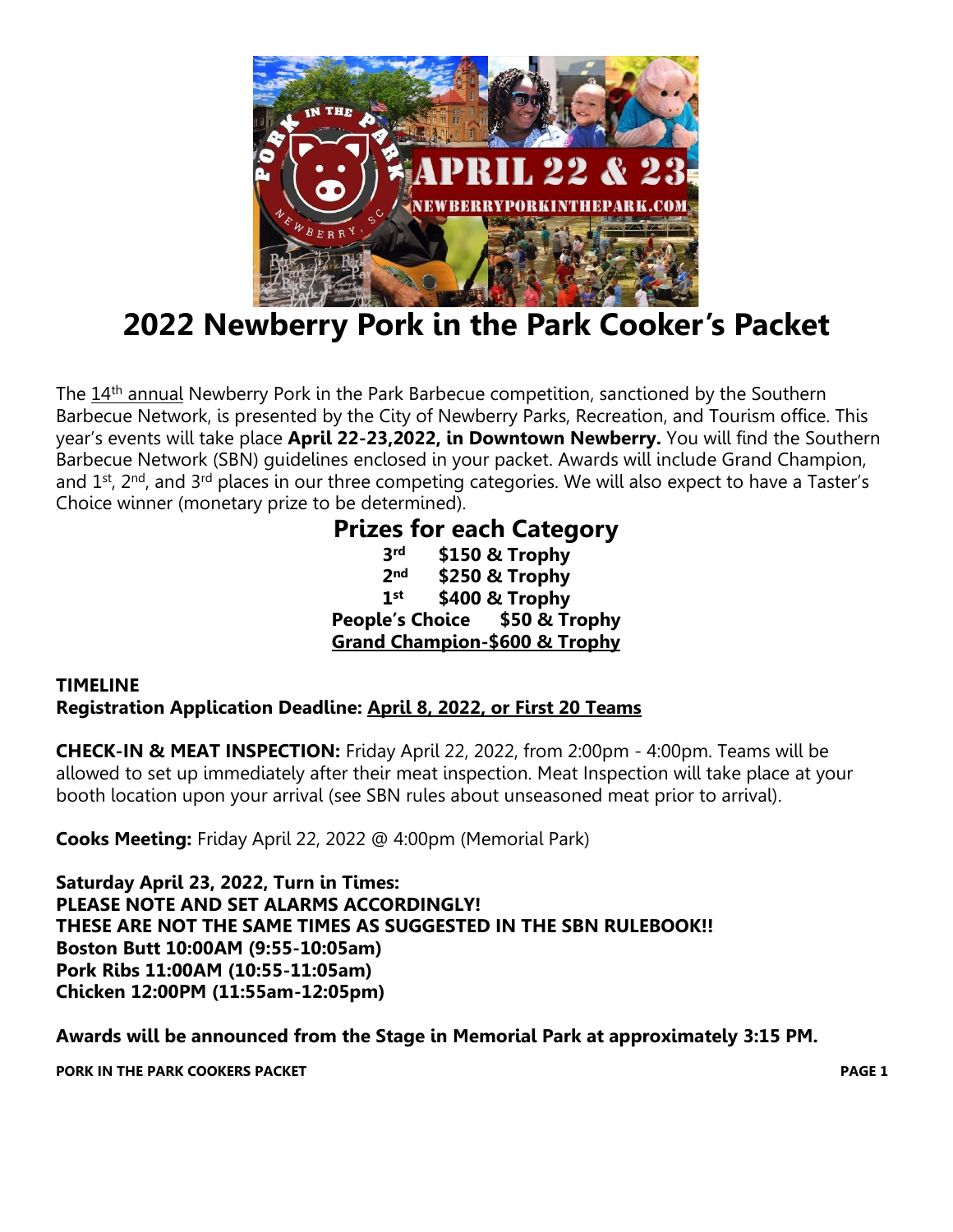## **PORK IN THE PARK RULES AND REGULATIONS:**

#### **1. SUBMISSION OF APPLICATION DOES NOT GUARANTEE A SPACE.**

#### **QUALIFICATIONS:**

- **2.** Pork in the Park is a competitive BBQ event. Booth spaces will be sold to competitors and vending is encouraged. Only 20 teams will be accepted into the event. Only 10 of said teams will be allowed to be *competition only* teams.
- **3. Pork Samples:** We ask that **ALL** teams provide small samples of their BBQ to patrons who've obtained a sample punch card from our sales booth during the event (2 butts per team of sample meat will be provided by our sponsors for you to prepare). 400 sample cups will be provided to you by the event. The event will sell punch card tickets for the samples, limited to 400 sales. Net proceeds for sample tickets will go to the Newberry County Relay for Life (Cancer Research).
- 4. Meat Categories: 3 Total **Boston Butt, Pork Ribs, and Chicken.** All meat must fit the criteria found in the SBN contest rules. To compete to win Grand Champion, teams must compete in all 3 categories.
- **5. Teams are responsible for providing all competition meats. NO COMPETITION MEAT will be provided by the event.**
- **6.** Any teams not checked in or whose meat is not inspected during designated check-in/meat inspection times will be disqualified from the contest without a refund of deposit or competition fees. All meat must arrive at inspection unseasoned, however pre-trimmed meat will be allowed.
- **7.** All teams must comply with the City's quiet hour ordinance or will be disqualified from the contest without a refund of deposit or competition fees. The use of radios or amplifying equipment will not be allowed during quiet hours. **Quiet hours are from 11:00pm to 7:00am**
- **8.** All vehicles, including competitor's vehicles, must be out of event area by 7am on Saturday morning or they will be towed. If a competitor is asked more than twice to move a vehicle by staff, the team will be disqualified from the contest without a refund of deposit or competition fees. The only time vehicles can return to event area will be after 3:30pm that same day. **If your vehicle is a part of your cooking set up, you must receive written permission from the event organizer to have the vehicle in the area. Additionally, said vehicle MUST be parked within your cook space- you are not allowed to park on any side streets within the event area!**
- **9. ALL COMPETITORS MUST FOLLOW SBN RULES AND REGULATIONS.**
- **10.**The event reserves the right to reject applications that do not meet the standard qualifications. Our goal is to provide a quality experience for the cooker, vendor, and patrons. Rejected applications will be returned with payment.

#### **VENDING AT THE EVENT:**

- **11.Food Vending:** Teams who are vending should provide an adequate description of their products. **Teams that plan to vend at the Newberry Pork in the Park must submit their CERTIFICATE OF LIABILITY INSURANCE listing the City of Newberry as additional insured prior to the registration deadline. Please see example to insure you are submitting the correct form.** No changes can be made to vending status after application deadline. No vending equipment will be supplied.
- **12.**Vending teams will only be allowed to sell their product during festival hours:
	- a. Friday, April 22 5pm to 9pm (live music will end at 8pm/start of Newberry Opera House evening show) (NO COMPETITION FRIDAY EVENING)
	- b. Saturday, April 23 11am to 3:30pm (COMPETITION DAY)
- **13. VENDORS ARE EXPECTED TO PARTICIPATE IN BOTH FRIDAY NIGHT AND SATURDAY SALES**

Further food vendor instructions are listed at the end of this packet. **PORK IN THE PARK COOKERS PACKET PAGE 2**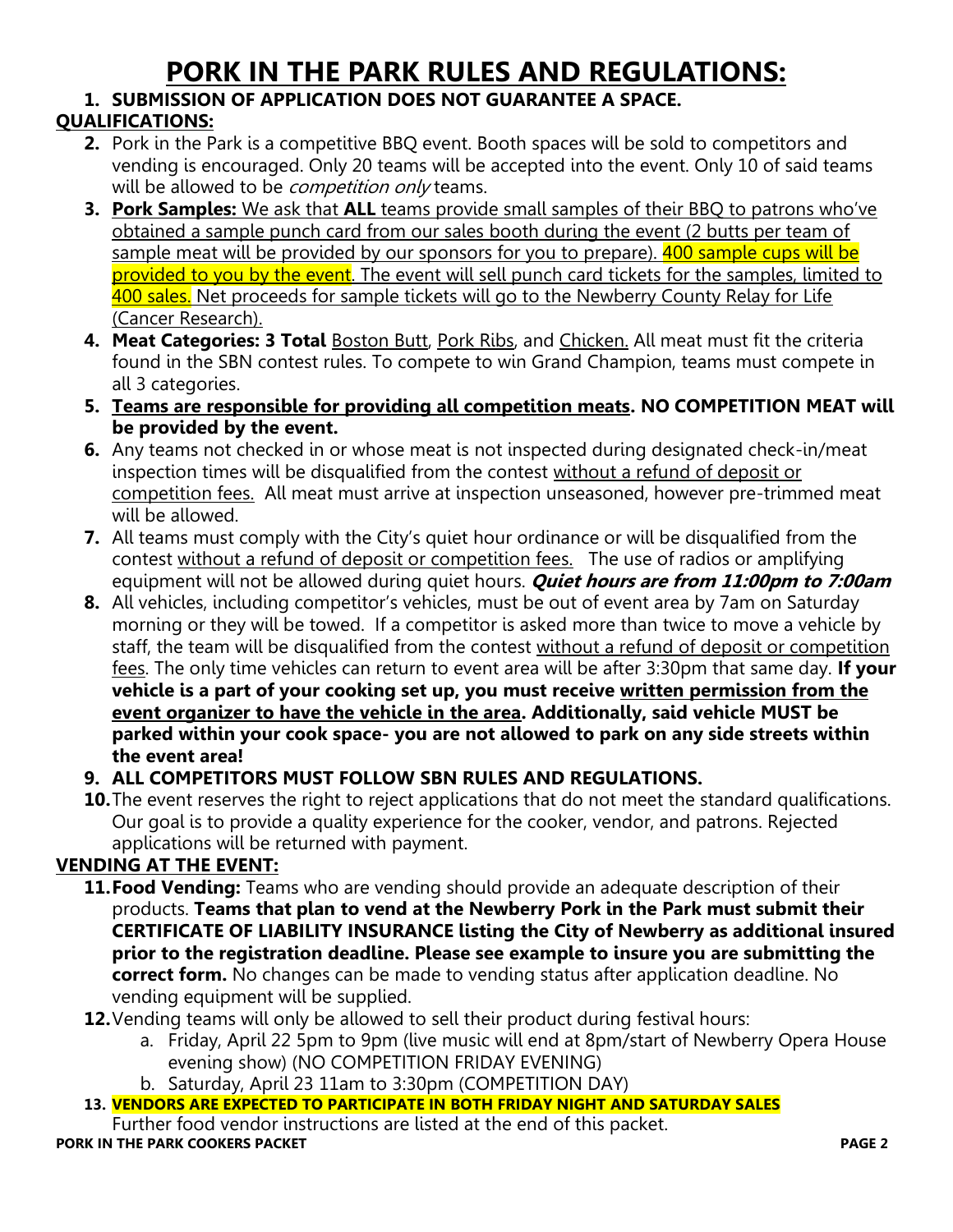# **PORK IN THE PARK RULES AND REGULATIONS (continued):**

#### **BOOTH SPACES:**

- **14.16 Booth Spaces are 15x20 foot spaces. TEAMS MAY NOT EXCEED THESE BOUNDARIES. Boundaries will be marked for your convenience. 4 Booth Spaces are 15x35 foot spaces, but there is an additional fee. Spaces are first come first served. Please specify booth size on your Pork in the Park application.**
- **15.**Parks, Recreation, and Tourism staff members will assign team locations. Teams will be notified in advance of their assigned space number. All spaces will be available on a first come, first served basis. Teams must set up in their assigned space. Those who refuse to set up in their assigned space will be asked to leave and will be disqualified from the contest without a refund of deposit or competition fees. No assigned cooking space or device shall be shared.
- **16.Teams may not exceed the limits of their cooking space.** Please be sure to account for all equipment when filling out our application. **Campers/Camping Tents will not be allowed in the event area to comply with city ordinances.** All supplies used shall remain within the teams cooking space. All seasoning and cooking of product (competition meat and meat to sell) shall not exceed boundaries of cooking space. Therefore, once a team has checked their meat in, the meat must remain in assigned cooking space until turn-in time.
- **17.** It is the responsibility of the contestants to see that the team's assigned cooking space is clean and orderly during and following the contest. **All trash produced by your booth should be placed in the assigned large dumpster located on McKibben Street throughout and following the contest**. DO NOT move event "roll carts" to your booth location for your personal use- you MUST use the large dumpster for all trash. Please DO NOT throw cardboard away in trash. A cardboard recycling bin is in the Friend St. Parking lot nearby.
- **18.**There will be a designated point for you to dispose of hot ash at the event, however we do not have grease/graywater disposal. Please plan to bring containers to properly dispose of your grease/graywater after the event. You can put filled containers in the dumpster provided.
- **19.**There will be two designated water supply points during the event. Teams will be allowed to connect water hoses to water supply points. Please plan to share!
- **20.**Each vendor will be limited to ONE 20-amp service with two outlet plug-ins. All outlets are of GFCI type. Should your food truck require a generator, please plan accordingly. Please work to supply a quite generator where possible! Any vendors who violate the electrical policy will be excluded from future City of Newberry events.

#### **21.NO TENTS, SANDBAGS, TABLES, CHAIRS, OR TUBS PROVIDED.**

#### **EVENT STATUS:**

**22.**If sustained winds of 20 MPH or more are forecasted or occur on the day of the event all vendors will be required to remove their tents to a specified location. All teams will be provided 2 sandbags to attach to legs of tents provided by the event. Please see an event rep for zip ties to attach. Any adjustments to the scheduling of the event due to inclement weather will be decided by 5pm on the Thursday prior to the event. Any cancellations or changes to the event schedule will be posted at [www.newberryporkinthepark.com.](http://www.newberryporkinthepark.com/) Entry fees can be refunded or credited to the 2021 Pork in the Park event if the event is cancelled due to weather.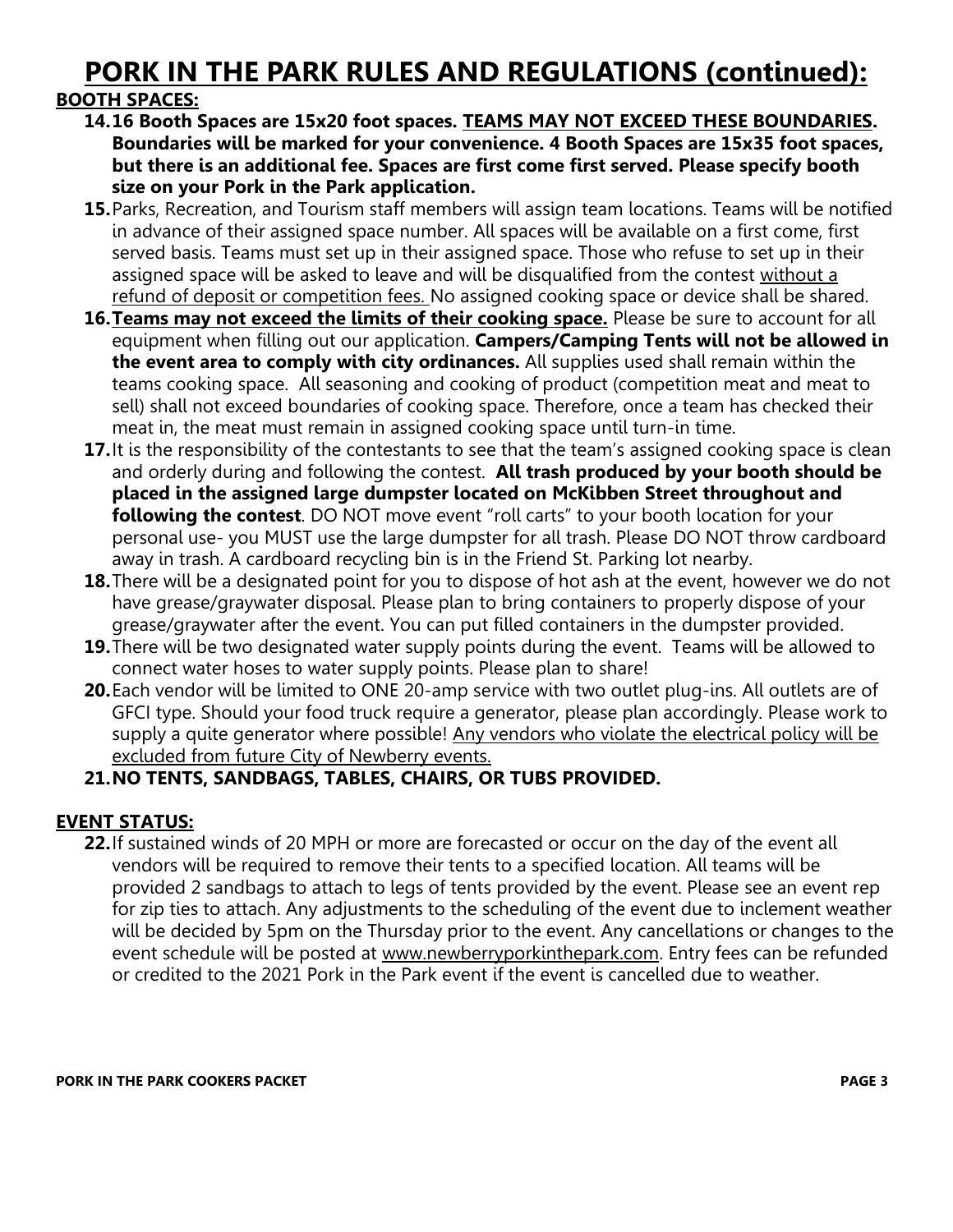

## SOUTHERN BBQ NETWORK EVENT RULES

#### 1. COOK TEAM(S)

● A cook team is any individual, group, restaurant, etc. hereinafter referred to as a team that prepares and cooks an entry or entries for the purpose of being judged according to SBN rules at an SBN sanctioned event.

● Each team is comprised of a head cook and as many assistants as required.

The event organizer, of an SBN sanctioned event, may NOT cook in any category in that event.

● Each team should have at least one representative present at the cooks' meeting held the evening prior to the event. Cook teams, absent from the meeting, accept the responsibility for understanding these rules and any changes to them that may have been incurred.

● Teams, including members and guests, are expected and required to exhibit proper and courteous behavior at all times. Teams are expected to comply with "quite time" stipulations as set by the event organizer. Teams will be advised of local laws and will adhere to these laws. Failure to abide by these rules of behavior may result in expulsion from the event and may be barred from competing in SBN sanctioned events.

● No cook team member of an SBN sanctioned event may enter the judging or scoring area during the event.

#### 2. SITE LOCATIONS, SANITATION AND SAFETY

● Each team is assigned a cook site. Teams' equipment including cooker, canopy, trailer, etc., should be contained within this space. If additional space is required, the team should contact the event organizer to make satisfactory arrangements.

● Teams are expected to maintain their cook sites in an orderly and clean manner and are responsible for cleanup of their site once competition ends.

● Sanitary practices as prescribed by State Health Departments regulations are to be observed during preparation and cooking processes. All cooking, seasoning, marinating, or injecting must be done on site. Plastic or rubber gloves should be used at all times while handling food. A meat thermometer, a five-gallon hand washing station with soap, flowing water and paper towels shall be available on your site.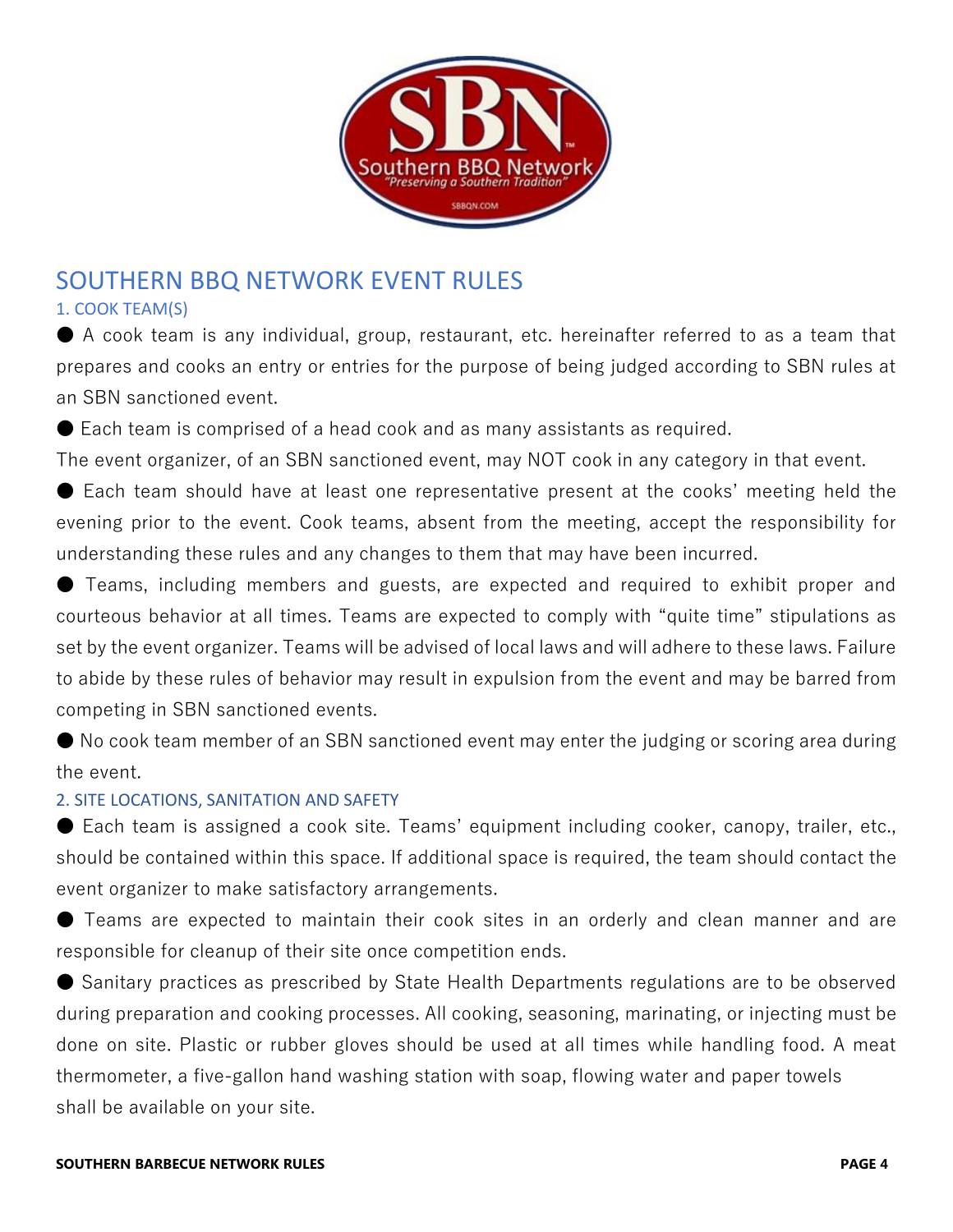$\bullet$  Each site should have a #10 A-B-C fire extinguisher. Adequate space will be provided to each cook team for this added fire code provision. Event organizers will explain local fire codes as applicable.

#### 3. EQUIPMENT

● Each team shall supply all equipment necessary for preparation and cooking of their entry including a cooker and cooking fuel. No team may share a cooker or grill with any other team.

4. JUDGING AND SCORING

● Categories of meats sanctioned for judging by SBN are as follows:

- a. Pork butts or whole hog
- b. Pork ribs bone in, excluding county style ribs
- c. Chicken
- d. Beef
- SBN uses a blind judging system.

 $\bullet$  Entries are submitted in an approved turn-in container supplied by the event organizer, with no garnish, or decorations. Only samples for judging are allowed in the turn-in container. That is the only authorized container for sample turn-ins. Any turn-in container that inadvertently becomes damaged or could be considered as "marked" can be replaced by the SBN event representative. Marking is defined as any handwritten or mechanically made mark inside or outside the turn-in container that could identify the submitting team to a judge.

● The contents of turn-in containers become the property of the SBN at the moment they are placed at the receiving table.

● Meat may be sauced or un-sauced.

● Pork must be cooked intact. Money meat cannot be separated prior to doneness.

● A minimum of eight (8) separate and identifiable portions per turn-in container are required. In the case of pork butts and whole hog, the sample size is a minimum of 2 ounces of pork per servings. This can be in any form, pulled, chopped, medallions, etc.

● Turn in times are established by the event organizer. SBN allows for a ten-minute window: five minutes before and five minutes after. Suggested turn-in times for categories have been:

- a. Pork: 9 AM
- b. Pork ribs: 10 AM
- c. Chicken: 11 AM
- d. Beef: 12 Noon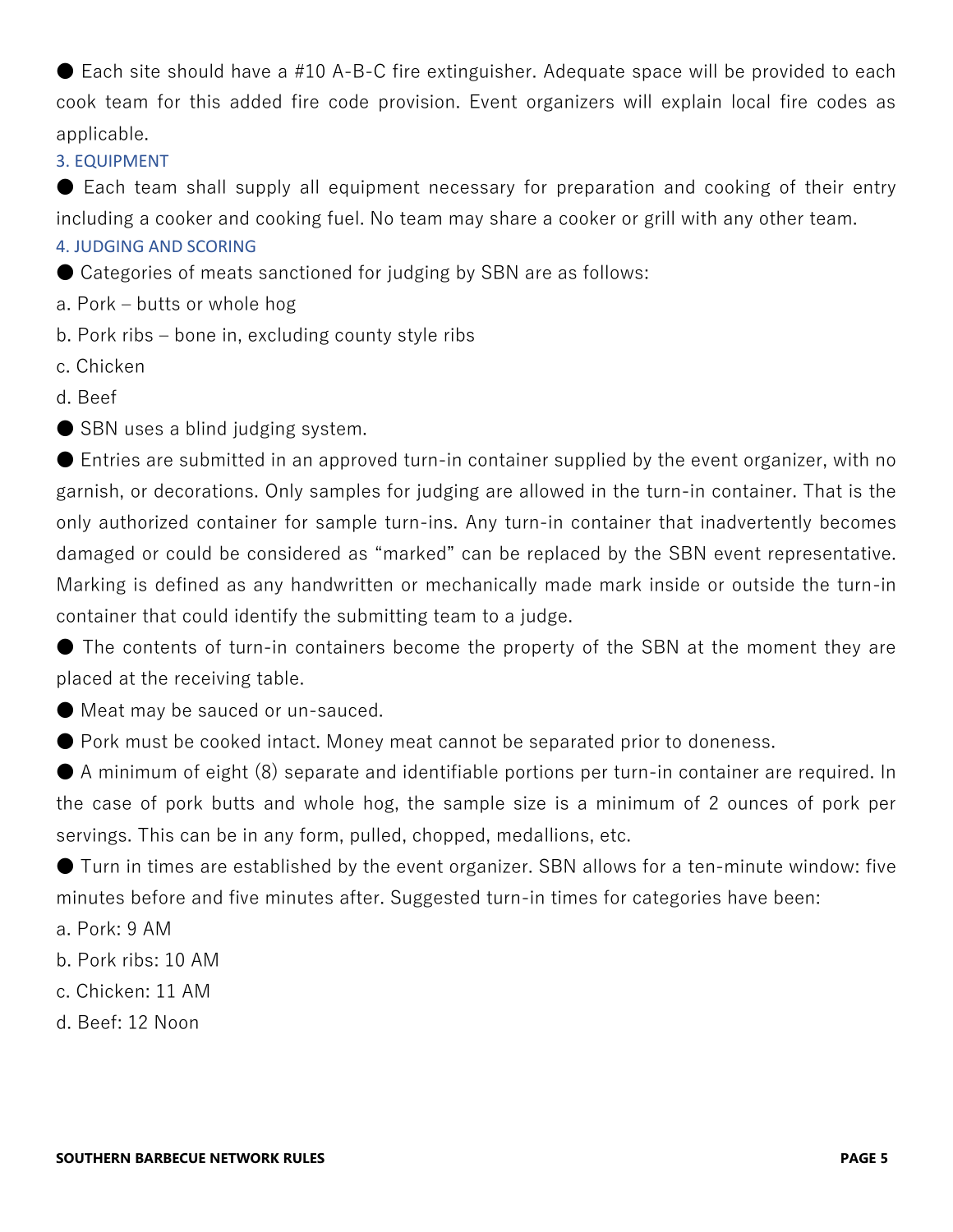● Each entry is judged and scored using SBN's criteria of appearance, taste/aroma, and texture/tenderness. SBN utilizes a one decimal point range scoring system from a low of 1.0 to a high of 10.0. Winners with the highest average scores are awarded first place; the team with the next highest average score receives second place, etc.

● Grand Champion and Reserve Grand Champion are teams with the highest sum of average total scores in the specified meat categories in the event.

● In the event of ties resolution is resolved by SBN's scoring procedures.

#### 5. DISQUALIFICATION

SBN's event representative is the only person that can disqualify an entry. Any entry found to be disqualified will receive a score of 1.0 in a category.

● Evidence of Marking or sculpting. Sculpting is defined as: carving, decorating, forming, or shaping of a meat sample, contained in a turn-in container, which could identify the submitting team to any judge. A box turned in upside down is considered a "Marked" box.

● No garnish of ANY kind allowed. Foreign material in the turn-in container.

Brush bristles toothpicks and aluminum foil are examples of foreign material.

● Less than eight (8) individual SEPARATE number of samples.

● Evidence of blood such as the meat is prepared below State Health Department's safe consumption guidelines.

● Entries turned in after the designated turn-in time will be disqualified for that category.

● "In the event a cook team is disqualified for violation of the events published rules, SBN will abide by the events decision and the actions they impose"

#### 6. INTERPRETATION OF RULES

● The interpretation of SBN rule(s) are those of SBN's event representative at each event and their decisions are final.

Violation of the rules may result in disqualification from an event.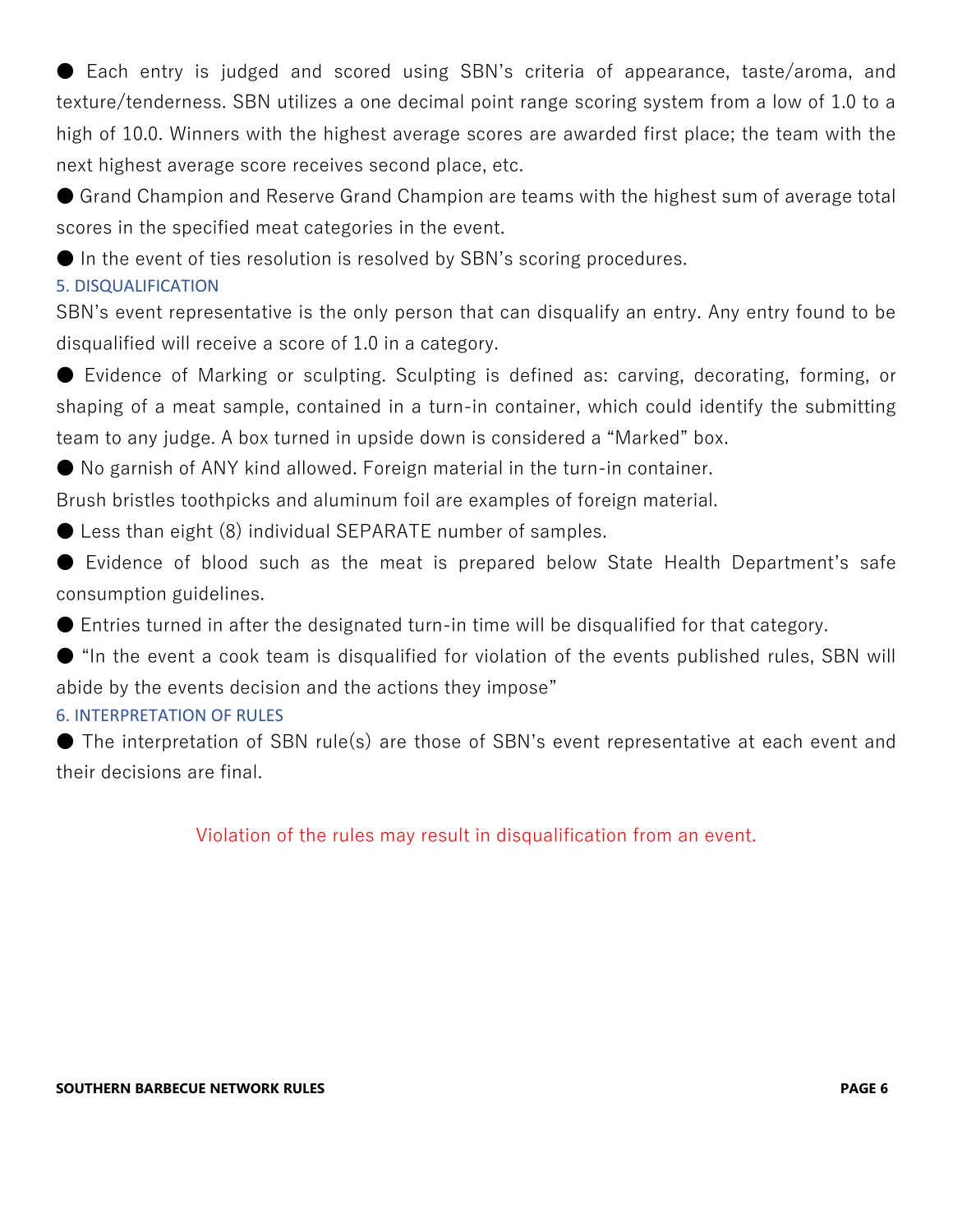### **THE FOLLOWING RULES, REGULATIONS, TAX AND LICENSE INFORMATION APPLIES TO ALL FOOD VENDING AT CITY OF NEWBERY EVENTS**

#### **RULES AND REGULATIONS**

- No cooking with open flames under tents! Outdoor grilling must conform to local fire codes.
- All Food Vendors must have a fire extinguisher (minimum requirement: 10-pound A-B-C extinguisher).
- All Food Vendors are required to comply with SC DHEC Requlation 61-25, Retail Food Establishments. \*
- All meats must possess USDA or state DA inspection certification.
- All Food Vendors are required to obtain and submit a copy of your certificate of liability insurance which must name the City of Newberry as an additional insured and as the certificate holder. In addition the copy must indicate that coverage is for the specific event and coverage must be in effect for the dates of the event.\*\*
- **Violations of Rules and Regulations may result in exclusion from future City of Newberry events and vendor may be asked to leave the event- no refunds!**

TAXES & LICENSE: Vendors are responsible for collecting and reporting SC sales tax as required by law. Vendors are also required to hold a state Business License. Although you do not have to present a copy to the event organizer, please be sure to have a copy of your license with you at the event should a SCDOR representative be present.

\* You may access a copy of the SCDHEC guidelines for food service at special events at the following web link, or by visiting your local SCDHEC office for a hard copy of the information. Go to [www.scdhec.gov/food](http://www.scdhec.gov/food) and click on Regulation 61-25. Be sure to look at Chapter 9 (specifically 9-9) for event specific information. Also look through their fact sheets listed on [www.scdhec.gov/food](http://www.scdhec.gov/food) for great food safety information.

\*\* Your insurance provider should be able to send this information in to us on your behalf. Please have them contact us at 803-321-1015, email us at [mkopp@cityofnewberry.com,](mailto:mkopp@cityofnewberry.com) fax to 803-321-3891, or send by mail to City of Newberry PRT, PO BOX 538, Newberry, SC 29108.

#### **Registration Application Deadline is April 8, 2022 or First 20 Teams**

#### **Teams will be notified of registration application status within one month of submission. NO TEAMS WILL BE ACCEPTED WITHOUT THE COMPLETED COMPETITORS APPLICATION & FEE.**

Approved vendors will be mailed a welcome packet including map with their booth location, parking pass, and vendor guidelines two weeks prior to event.

#### **Check In and Meat Inspection: FRIDAY, April 22 2PM-4PM \*\*Break Down: SATURDAY, April 23 3:30PM- 5PM**

**\*\*Vendors are asked to remain open until the official break down period or be subject to application rejection for future City of Newberry Events.**

## **Pork in the Park Booth Space Fee \$125 fee due with application**

#### **●NO Refunds Given to approved vendors After Registration Application Deadline ● ●Fee will be returned if vendor approval is not granted●**

**Please keep this page for your records.**